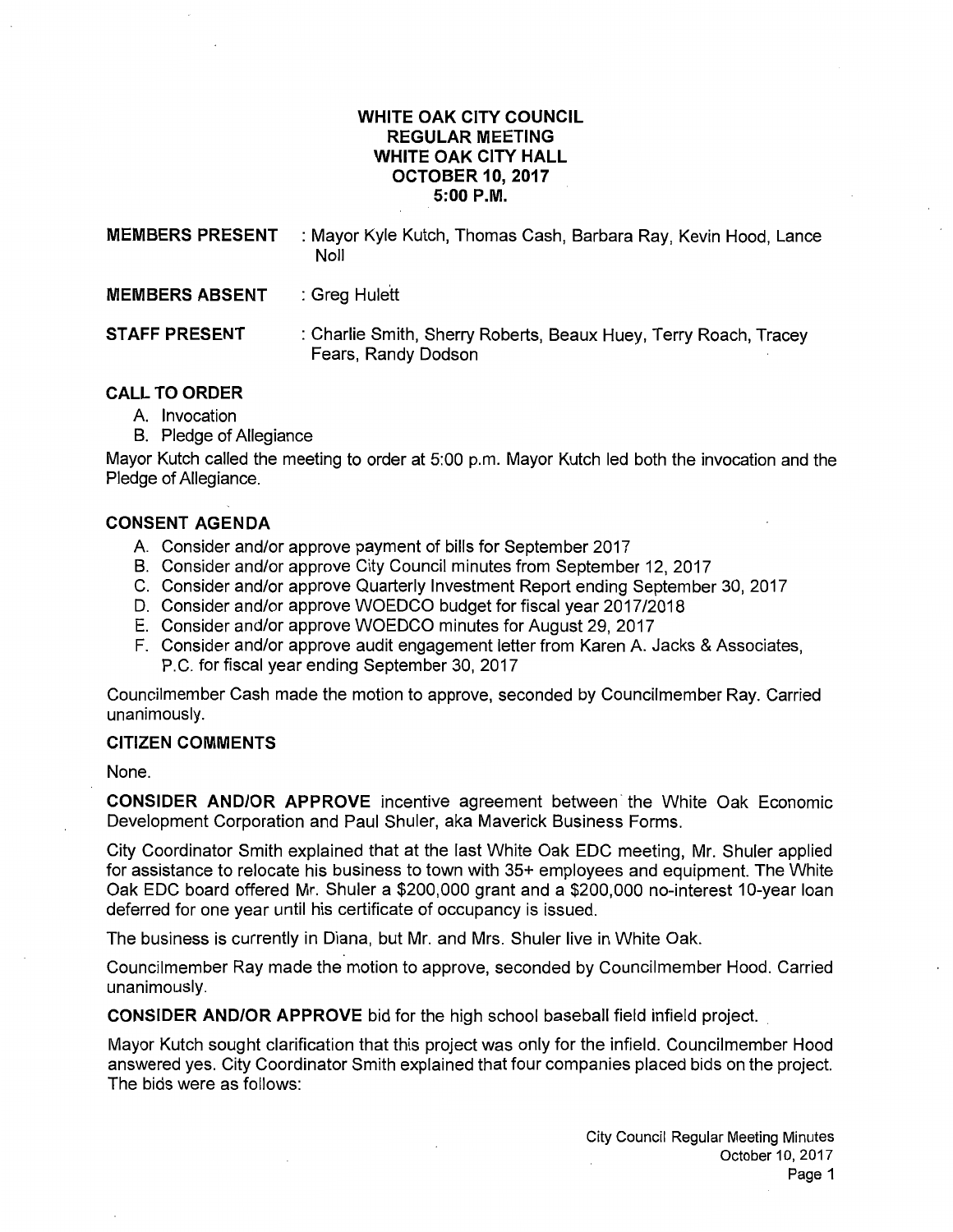| • Petty's Irrigation & Landscape | \$59,800.00  |
|----------------------------------|--------------|
| • Paragon Sports Constructors    | \$38,000.00  |
| • Sports Field Solutions         | \$45,237.00  |
| • Heartland Parks & Recreation   | \$100,321.41 |

City Coordinator Smith explained there was a misunderstanding by Heartland Parks, hence the elevated bid by them.

Public Works Director Tracey Fears has been in contact with the lowest bidder, Paragon, regarding the specifications other than not killing the grass which they will blade out.

Councilmember Hood asked since White Oak EDC agreed for up to \$65,000, can the company do the outfield for the difference in the proposed bid. City Coordinator Smith stated that another request to the White Oak EDC would be necessary to do the outfield because it is a separate project. Bids would not be required for a project under \$50,000.

Councilmember Hood made the motion to approve the bid by Paragon Sports Constructors,, seconded by Councilmember Noll. Carried unanimously.

**DISCUSSION** regarding signage at the high school baseball field.

Denny Kienzle spoke to the City Council on behalf of the White Oak Roughneck Athletic Club who receive their money through fundraisers, which includes signage at the football field. Pegues-Hurst Ford has asked if they could put a sign at the high school baseball field. Mr. Kienzle exhibited pictures of the locations where potential signs could be placed.

Councilmember Ray opined that she does not want signs where it would interfere with ballplayers' vision. There was further discussion regarding sign location and visual aspects.

Councilmember Noll stated that he does not have a problem with it because the money is invested into the program. There was an informal consensus that signage was acceptable and Mr. Kienzle was directed to get with Public Works Director Tracey Fears regarding placement.

**PUBLIC HEARING** to receive comments from the public regarding the request from Heather Rejcek & Andy Schrumpf for a Special Use Provision (SUP) to operate a private club at AB 38 W H Castleberry Survey TR 60 Sec 10, otherwise known as 1908 E. Hwy 80, Suite #4 in Savage Village.

Mayor Kutch opened the public hearing at 5:22 p.m.

Owner Andy Schrumpf explained the license application for Louisiana Pride and he and his daughter would like to keep it a kid-friendly atmosphere. It will not be a bar and will be by membership only. The restaurant plans to have live entertainment.

Mr. Schrumpf informed the Council that the restaurant opens Thursday and they already have between 50-100 members. The next step is to pay the Texas Alcohol Beverage Commission (TABC) fee.

Councilmember Hood questioned the type of alcohol the restaurant planned to serve. Mr. Schrumpf answered beer and wine with a special drink with events every so often. The restaurant is not large enough to offer a full alcohol menu. They will be closing at 10:00 p.m., including Fridays and Saturdays.

No one in the audience chose to speak.

Close public hearing 5:26 p.m.

**CONSIDER AND/OR APPROVE** request from Heather Rejcek & Andy Schrumpf for a Special Use Provision (SUP) to operate a private club at AB 38 W H Castleberry Survey TR 60 Sec 10,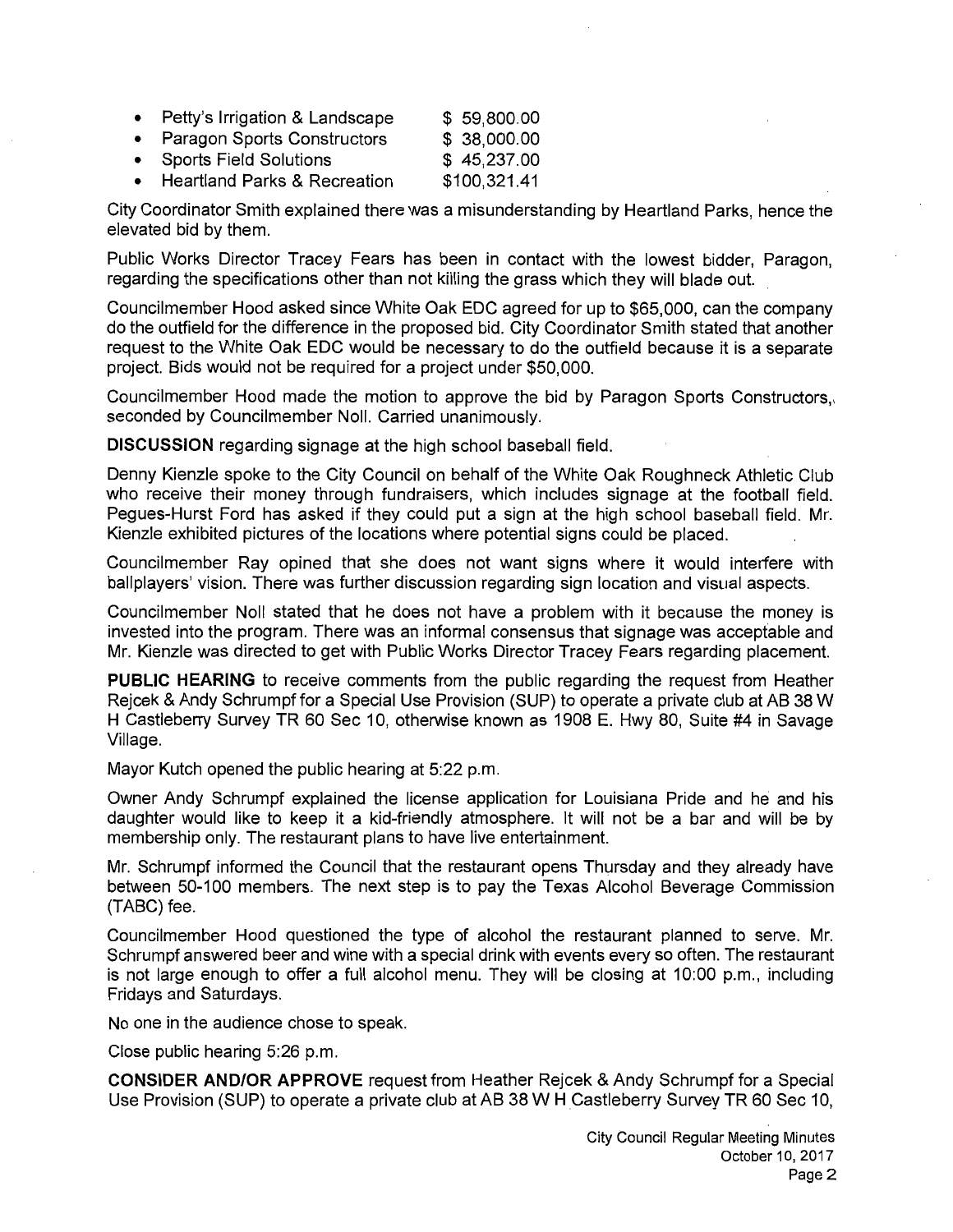otherwise known as 1908 E. Hwy 80, Suite #4 in Savage Village.

Motion to approve made by Councilmember Cash, seconded by Councilmember Noll. Carried unanimously.

**NOMINATE & APPOINT** a new member to the Board of Adjustments to fill a vacancy.

Councilmember Noll made the motion to nominate Selina Tabor, seconded by Councilmember Ray. Carried unanimously.

**CONSIDER AND/OR APPROVE** agreement between Gregg County and the White Oak School Community Library for FY 17/18.

City Coordinator Smith explained this is a contract that Gregg County requires every year for the County to help fund library programs. This amount is not included in the City budget because the White Oak EDC has agreed to fund the City's \$30,000 portion.

Council member Hood made the motion to approve, seconded by Council member Cash. Carried unanimously.

**CONSIDER AND/OR APPROVE** Ordinance 2017-13; Amending Chapter 82 - Water and Sewer Rates.

No action taken.

**DISCUSSION** regarding a mobile food truck ordinance.

City Coordinator Smith explained that he has received several calls from persons that have an interest in operating a food truck in White Oak. Mobile food trucks are not allowed in the current zoning ordinance. He suggested that if this regulation was changed to allow food trucks, there should be designated areas for operation. Operators would have to go through city hall and the police department to obtain a vendor's license. Councilmember Ray asked if the City would receive sales tax revenue. City Coordinator Smith answered yes and permit fees.

There was further discussion regarding the pros and cons of mobile food trucks, but no directions were given to staff for further research on the issue.

**DISCUSSION** regarding previously planned subdivision on Steamboat Road and nonconforming roads.

City Coordinator Smith explained this was a subdivision planned by Jimmie Muckelroy in the 1970s that never matured. There were several dirt roads deeded to the City of White Oak during the planning of thjs subdivision. There are property owners past Mr. Rincon's that would like to build a home. This discussion is not about the roads, but about the removal of some trees for the owners to obtain electricity to their house. Mr. Rincon believes the trees are on his property and would like to be compensated for the trees; however, the trees are actually on the City's road.

Councilmember Hood questioned the City's responsibility of road maintenance. City Coordinator Smith stated the City will fill the potholes, but will not be paving the road and all property owners have been made aware of this.

#### **CITY COORDINATOR ITEMS**

A. TCDBG Street Improvements Project City Coordinator Smith explained that the company has reorganized, put the asphalt curbs back, and cleaned up on Sun Camp Road.

## **ADJOURNMENT**

Motion to adjourn at 5:53 p.m. made by Councilmember Noll, seconded by Councilmember Cash.